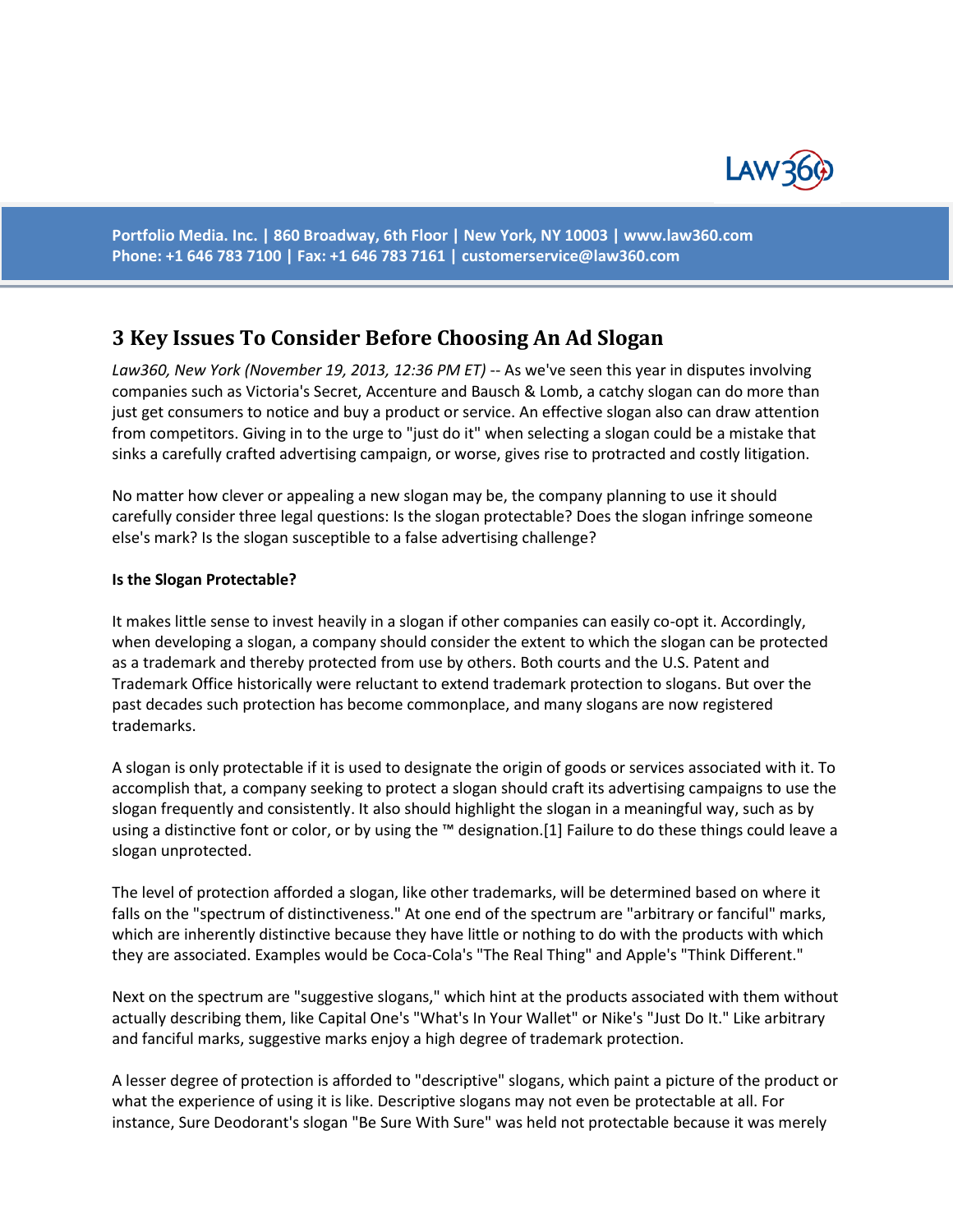comprised of common descriptive words,[2] and Energy Boost's slogan "Lose Weight—Look Great Drop by Drop" was found not protectable because it merely described the characteristics of the product, a weight-loss solution contained in an eyedropper.[3] But a descriptive slogan can become fully protectable if it acquires "secondary meaning," that is, if customers associate it with a single source of goods as a result of its longstanding and extensive use.

Examples of descriptive slogans that courts have held to have secondary meaning are Ringling Brothers' "The Greatest Show on Earth"[4] and Clairol's "Hair Color So Natural Only Her Hairdresser Knows For Sure."[5] In contrast, a company will not succeed in establishing secondary meaning for its slogan if other parties commonly use it, as illustrated by a recent case in which the court rejected an ophthalmologist's attempt to enjoin Bausch & Lomb from using his slogan "See Better Live Better," a phrase having widespread use in the eye care industry.[6]

At the bottom end of the spectrum are "generic" terms or phrases, which are not protectable at all. Ironically, terms that initially receive trademark protection can later become generic as consumers come to identify the term with the product or service itself. For instance, aspirin, escalator and thermos are all terms that were once trademarks but later deemed to be generic. Slogans are rarely found to be generic, although such a finding is theoretically possible — "Where's the Beef?" may have entered the world as a distinctive slogan for Wendy's, but it has since become a common expression used in a variety of contexts.

## **Does the Slogan Infringe Someone Else's Mark?**

Trademark infringement occurs when someone uses a mark owned by another without permission in a way that is likely to create a likelihood of consumer confusion. The federal Lanham Act prohibits trademark infringement and provides remedies that include both injunctive relief requiring the infringer to cease using the mark as well as damages and possibly an award of attorneys' fees. Deploying a slogan that infringes someone else's trademark rights therefore can be quite costly.

A slogan may give rise to trademark infringement even when it incorporates another company's trademark as only part of the slogan. For example, the Seventh Circuit found that Gatorade's slogan "Gatorade is Thirst Aid" infringed the trademark of regional beverage manufacturer THIRST-AID, even though THIRST-AID had ceased selling products bearing that mark years earlier.[7]

Similarly, a New York federal court enjoined Showtime's use of slogans such as "Showtime & HBO. It's Not Either/Or Anymore" and "Showtime & HBO. Together is Better" because they created consumer confusion as to the relationship between HBO and its competitor Showtime.[8] In another example, consulting giants Accenture andDeloitte recently settled a dispute over Deloitte's use of the slogan "High performance. Amplified.," which Accenture claimed was a blatant play on its slogan "High performance. Delivered."[9]

Not all uses of another company's trademarks in a slogan are unlawful. Defendants can assert "fair use" as a defense to an infringement action if their use of the term at issue was made (1) other than as a trademark, (2) in a descriptive sense, and (3) in good faith. Gatorade claimed to have done just that with when it referred to Gatorade as Thirst-Aid, as did Oprah Winfrey in a recent case in which she was accused of appropriating the mark of Own Your Power Communications Inc. for her own slogan, "Own Your Power."[10]

Victoria's Secret likely will assert the defense in response to upstart lingerie company Hanky Panky's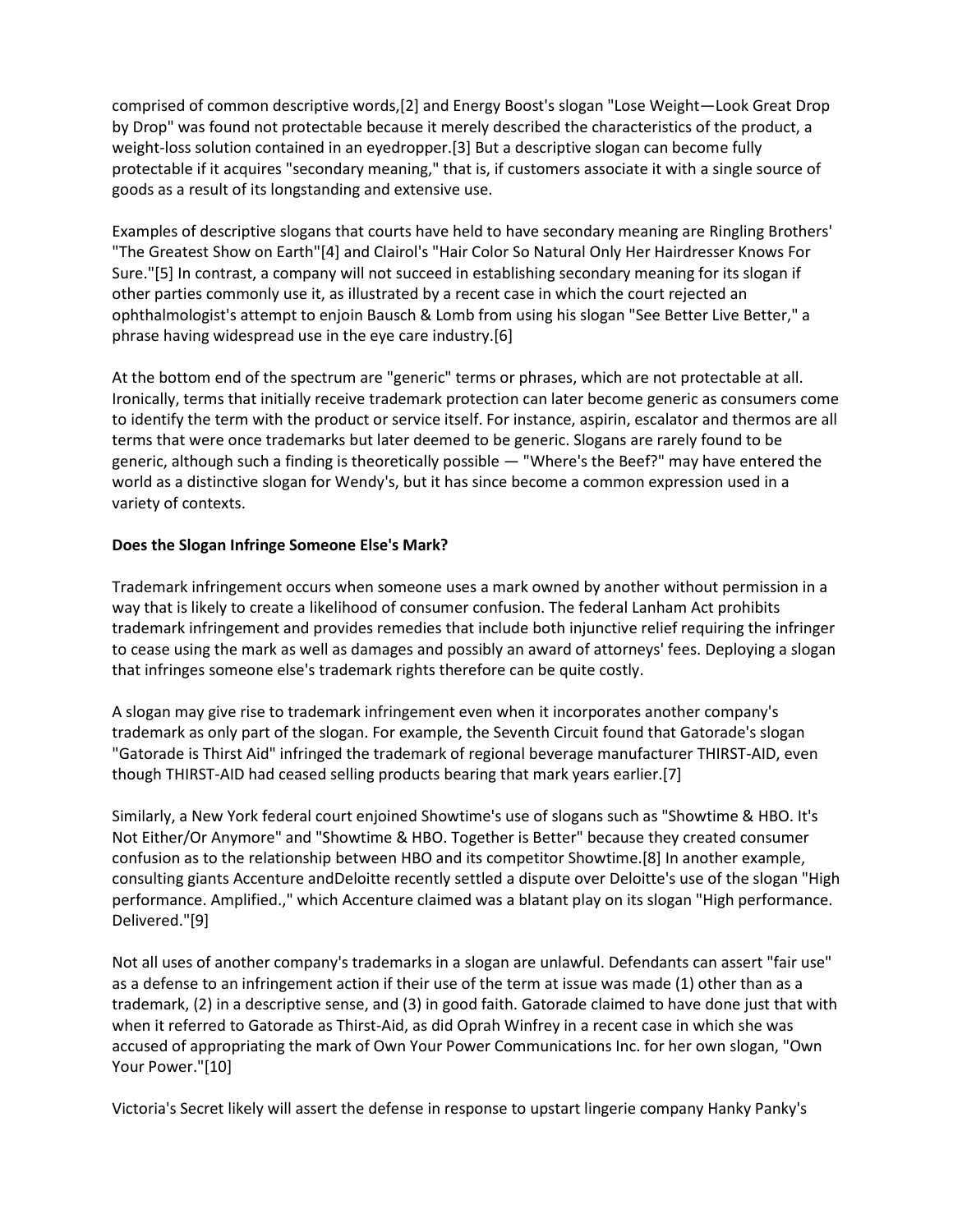recently filed lawsuit claiming infringement of the catch-phrase "Indulge your inner flirt."[11] But establishing fair use for slogans is not easy; indeed, Gatorade lost this argument, and the case against Winfrey survived a motion to dismiss based on the argument. Companies therefore need to be particularly careful about using other parties' trademarks in their slogans.

## **Is the Slogan Susceptible to a False Advertising Challenge?**

False advertising is actionable under the federal Lanham Act as well as under some states' statutes and common law principles. Statements in commercial advertising give rise to liability when they are (1) false, (2) material, and (3) likely to cause harm or confusion. "Puffery," an exaggerated opinion that nobody would take as an assertion of fact (like the Ringling Brothers' "The Greatest Show on Earth") is not actionable.

Falsity is the touchstone of false advertising claims. Advertising can be either literally false or impliedly false. A claim is literally false when the statement on its face is untrue. Few cases have involved slogans held to be literally false, which makes sense — most companies presumably would not want to risk using a bald-faced lie as a slogan. Whether a slogan is literally false, however, depends on context.

For example, the Eighth Circuit held advertising featuring the slogan "Which one would you choose?" was literally false when accompanied by an image of two gas pumps or two airline tickets with dramatically different prices because it conveyed the message that the advertiser's drug product could be indiscriminately substituted for another drug.[12]

An advertising claim is impliedly false when the statement is literally true or ambiguous but has the tendency to deceive consumers. For example, Merisant Worldwide Inc., which makes Equal, sued the maker of Splenda over its slogan "made from sugar, so it tastes like sugar," claiming that the slogan falsely implied that Equal was more natural or healthier than other artificial sweeteners.[13] The case went to trial but settled prior to verdict.

The issue of materiality should rarely be an issue in slogan cases. A slogan is material if it is likely to influence the consumer's purchasing decision, which is nearly always the case. One counterexample, however, is Pizza Hut v. Papa John's from the Fifth Circuit. Although the appellate court agreed that Papa John's' slogan "Better Ingredients. Better Pizza." was misleading when used in particular contexts, the court found insufficient proof that the slogan was material to consumers' purchasing decisions.[14]

A slogan that contains a half-truth or that treads on someone else's trademark rights could wind up becoming a multimillion-dollar mistake. When choosing a slogan, it therefore pays to ask: Is the slogan protectable? Does it potentially infringe? Is it truthful? Although it is important not to let legal concerns stymie a marketing department's or brand consultant's creative process, asking these questions early in the development of a new slogan can help prevent costly problems in the future.

—By Robert W. Lehrburger and Benjamin F. Jackson, Patterson Belknap Webb & Tyler LLP

*Robert Lehrburger is a partner and Benjamin Jackson is a law clerk in Patterson Belknap's New York office.*

*Patterson Belknap served as counsel in the Merisant, Rhone-Poulenc and Pizza Hut cases mentioned in this article.*